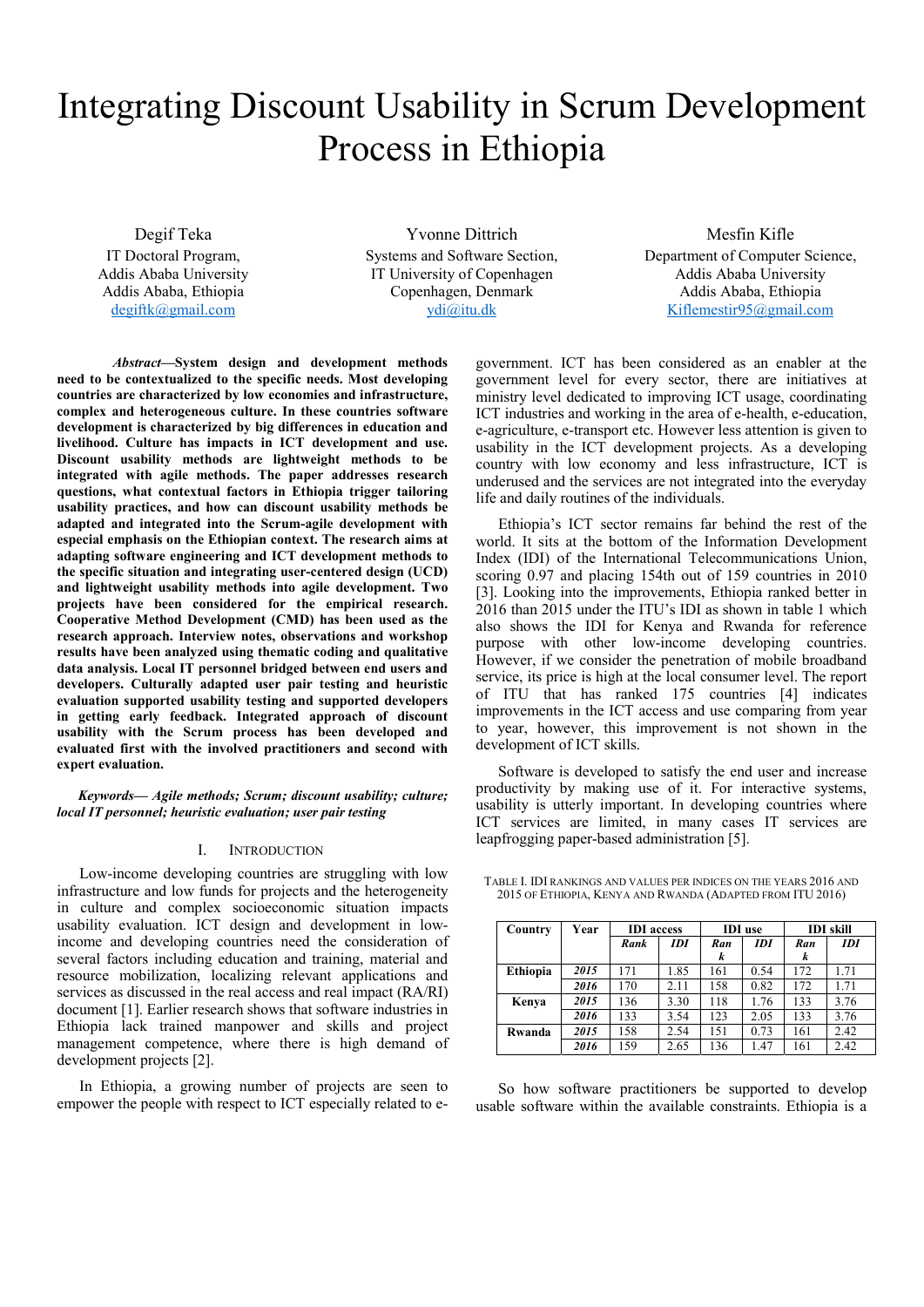home of over 80 ethnic groups who have their own language and culture. This diversity in culture and heterogeneities in language and socioeconomic circumstances need especial focus on Information and Communication Technology (ICT) and system development. Hofstede [6] on his empirical research characterized Ethiopian culture as high context (high power distance), high uncertainty avoidance and high collectivist society and it has been indicated that culture has impact in the design, development and use of ICT products [7]. So how does this cultural characteristic impact the software design and development? The next section discusses agile methods.

# *A. Agile Software Development Methods*

Agile development approaches are iterative and incremental software engineering (SE) methods that focus on early delivery, marketing, project management and engineering aspects. The agile values: focus on 'customer collaboration' and 'working software' are important aspects of software development process. The focus in agile development is more on flexibility to requirements change and working software, however working software might not be usable software and usability requirements are not well addressed. However, agile methods have the potentiality to support the integration of UCD and usability. The question is then, do we need cultural appropriation of SE and usability methods when it is considered in a specific context. Scrum is one of the most popular agile methods and is a framework that is flexible and not prescriptive to be adapted to local practices [8]. The case organizations of this research also adapted the Scrum process. The next section discusses usability.

# *B. Usability*

The ISO 25010:2010 [9] defines usability referring to the ISO 9241:210 [10] definition of usability that includes its definition given in ISO 9126, defining it as a subset of quality in use: "Quality in use is the degree to which a product or system can be used by specific users to meet their needs to achieve specific goals with effectiveness, efficiency, freedom from risk and satisfaction in specific contexts of use." Usability is the extent to which a product or service can be used by the specified user to achieve specified goals with effectiveness, efficiency and satisfaction [10].

The usability challenges identified in earlier works [5] [11], such as lack of usability professionals, lack of funds, less IT skills, user resistance and others like cultural constraints led to think how can UCD and usability methods and tools be introduced and integrated into a team with basic knowledge of usability but with no usability specialist and find a lightweight and systematic way for embedding usability evaluation in the development process.

There are a bunch of usability evaluation methods [12]. Towards the claim that usability evaluation is 'expensive', discount usability has been popularized. These are primarily based on the case of budget constraints and time pressures that more economical and simplified approaches recommended. It is based on this attempt to act on the challenge that Nielsen popularized the term "Discount Usability" [13]. His argumentation is that significant value can be gained by introducing low-cost and easily accessible usability testing

methodologies over expensive test labs and sophisticated experimentation. Discount methods are deliberately informal and rely on simple observation and interpretation than a complex lab and statistical methods. In order to find inexpensively usability problems in a system, many lightweight, easy to learn and fast to conduct usability-testing techniques have been proposed by usability experts also. Even though it has been more than two decades since the term discount usability is popularized by Nielsen, it is still relevant and has been adapted by other researchers [14][15]. The three main discount usability methods are: prototypes, heuristic evaluation and simplified think-aloud protocol [12].

The paper addresses related research questions, what contextual factors in Ethiopia trigger tailoring usability practices, and how can discount usability methods be adapted and integrated into the Scrum-agile development with especial emphasis on the Ethiopian context. The objective of the research is to understanding the software development practice, identifying the challenges to develop an approach based on the context to support practitioners do better usability work. The paper is organized as follows: section II discusses related work, section III presents the research method, section IV presents research results and section V discusses and concludes the research.

#### II. RELATED WORK

Usability and user experience study in agile development is an important area gaining the attention of several authors. In their examination of professional practice based on interviewing UCD practitioners involved in agile software development, the authors report that agile methods have a distinct culture that at initial looks seems to conflict with UCD [16]. However, the authors concluded that the use of agile methods can result in improved usability. Moreover, they did not find any interaction designers who preferred traditional approaches to agile processes.

There are trials by researchers and practitioners towards the integration of UCD and usability into agile development and there are few systematic reviews in the area. The recent systematic review in the area is by Brhel *et al*. [17]. In their literature review, Brhel *et al*. looked into the current state of user-centered agile software development (UCASD). In the studies they reviewed, usability work relies on the team members' experience and understanding, and user involvement is by and large takes place in an ad hoc manner. The open issue up until to date is who should be responsible for usability and quality requirements: usability specialist or a cross-functional team. The authors enquire a clear definition of who are the customers in the scrum agile method and to clearly place the responsibility for usability and for the quality of the products.

Brhel *et al*. [17] recommended the contextualization of UCASD in practice and further for empirically grounded research in the area. Furthermore, they recommended future research on the people/social aspect of the user-centered agile method which is a challenging area to set guidance especially on the organizational and cultural impacts to the user involvement and usability evaluation. However besides the people/social context, there are further challenges such as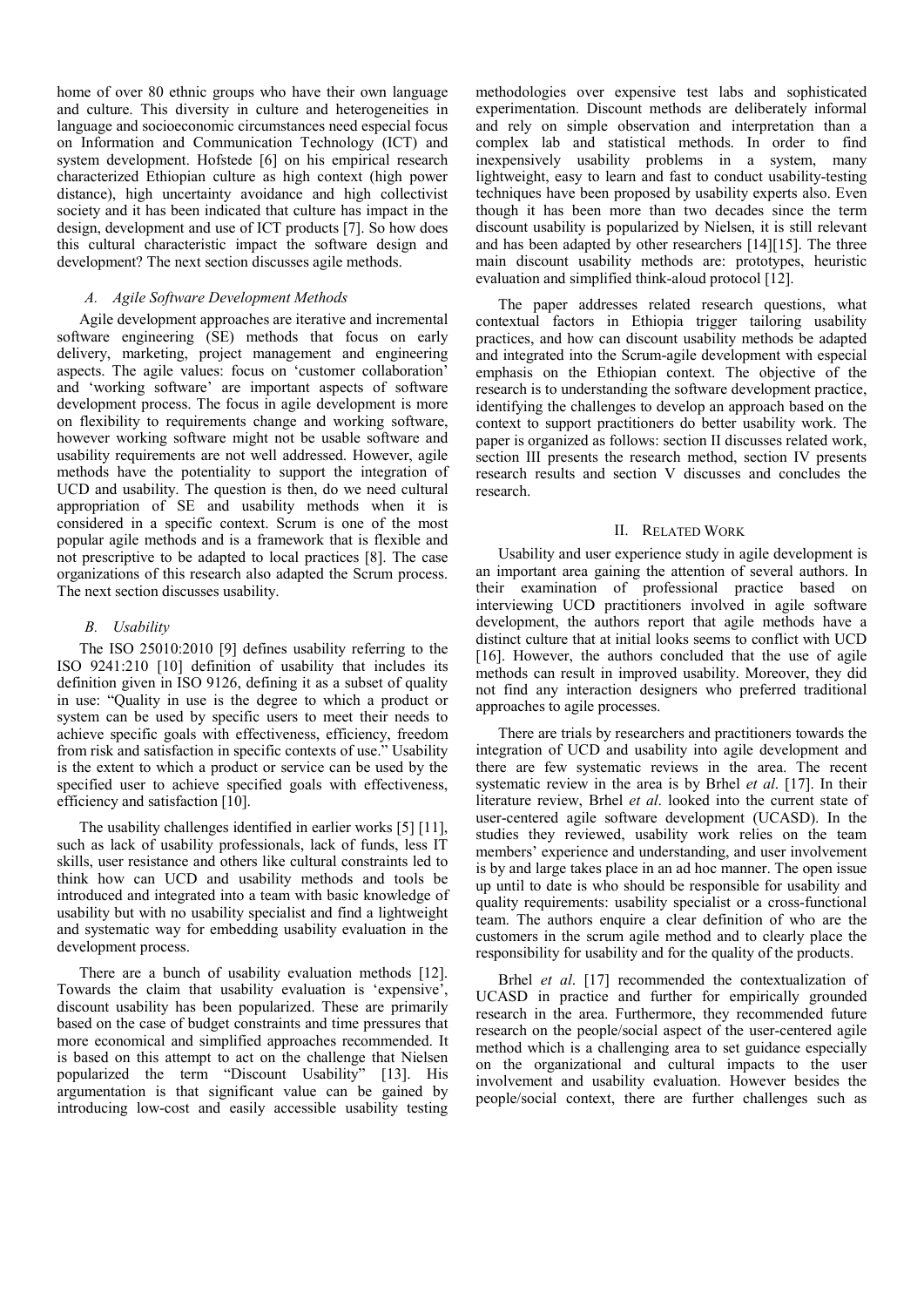project contexts, project funds, IT skills, cultural impacts and other contextual situations where the method is to be deployed. Furthermore, still the open issue is how the publicly available UCD and usability methods could be adapted and integrated by agile teams who have only basic knowledge of usability.

Moreover the SLR and other research in the area such as Choma *et al*. [18] recommend for more empirical investigations and working with inside software organizations to bring about changes and improvement. Neither the SLR nor the other studies referred to address the need to consider how each individual internal practices of a software organization and its configuration can help in producing usable software.<br>Furthermore, they did not problematize how the Furthermore, they did not problematize how the socioeconomic, cultural heterogeneities and the low infrastructure situations that are more prevalent in the developing and low economic countries make the work of the integration as challenging. The important question is whether there is a need for cultural appropriation and adaptation of own method for software development and usability evaluation.

Singh criticized that the Agile-Scrum method is affected by lack of usability practices [19]. Singh identified that the product owner in Scrum is more focused on meeting minimum marketable features in just in time process and sales issues, user stories selected are not good enough from the usability perspective, lacks prioritizing user stories of high usability requirements, and the product owner lacks usability skills. Singh proposed a U-Scrum method in which a second product owner that has usability skill is included and this second product owner focuses on prioritizing usability requirements and user stories with usability requirements are prioritized. The usability product owner also works in coordination with the traditional product owner.

What lacks from the SLR reported here is consideration of what the actual practice undertakes in relation to the publicly available methods. It requires understanding the actual practice and its challenges and what the observed practice can contribute to method development. For example, Hansson *et al*. [20] reported from a qualitative study on how the team practices integrating usability works in their agile-like software development. Hansson *et al*. in their study, the team continuously consider users' feedback for a product that is continuously updated for the users. Even if the report by Hansson *et al*. is informal usability study, it shows the actual practice and it needs to see what this actual practice contributes to method development. This argumentation is in line with the report of Gould and Lewis [21] and Fitzgerald [22] and others.

A good approach for integrating usability practices and improving usability for agile projects has been proposed and could actually be achieved through the use of discount usability [14] [15]. Kane suggested due to the similarities between discount usability methods and agile methods as both values for lightweight methods, the need for user understanding and involvement for example in testing and quick iterations on both sides, integrating the two can result in better usability of the products developed. Sohaib and Khan [15], developed a theoretical framework solely from the literature review and interviewing practitioners in the area for integrating discount usability with agile-XP. Though the theoretical approach is an

interesting finding, Sohaib and Khan did not show a proof of concept. Furthermore, apart from lightweight nature of traditional discount usability methods as propositions to integrate with XP practices, in actual practice, the context of users and their environment, project contexts and other important factors should drive tailoring the methods.

A report on a workshop on the integration of UCD and agile development by Gregory *et al*. [23] identified practices, people, culture and time as main elements of discussion from the workshop. The report categorized challenges of Agile-UCD integration as themes under people and roles, teams and communication, culture, methods and practice, time and synchronization and artifacts and tools. The workshop indicated the importance of industry-based empirical research to investigate challenges and innovate solutions and action research has been recommended in identifying obstacles in the integration of UCD and Agile development in practice.

A reflection on UCD by Maunder *et al*. [24], shows how traditional UCD methods fail to consider the broader and complex effects of the user's physical and social environments, especially in developing countries. As these methods are developed with the context of the western world, it may not be practical to be adopted and to be useful for the context of the developing world. Studies that account the use of UCD in the developing world context are limited [24]. The challenges of low economic and developing countries and how to cope with the digital divide has been documented in the RA/RI criteria [24] which are becoming visible as challenges in our study, for example the 'Trust in technology', 'human capacity and training' and the 'Integration into daily routines' criteria.

It has been researched that practitioners do not follow formalized method prescriptions [22], which is also supporting an earlier empirical finding in a survey of designing for usability by Gould and Lewis [21]. System design methodologies need to be adapted to the context of use and to the specific context required. Researchers and practitioners understood the importance of usability and, there is research and practice undertaken to integrate agile software development methods from the SE with usability and UCD aiming at improving usability and user experience. Most of the publicly known software development and usability methods emerged from and applied in developed countries. These methods are of little use if applied as they are in developing and low economic countries [2]. They need to be appropriated to the context.

As a design methodology, UCD includes a number of practices that are advantageous to the developing world context. In developing countries usually work and social processes are not structured around technological solutions and it is difficult to adapt to accommodate such changes that need re-engineering. The users are also in difficulty to visualize any technological solutions; to choose between design options or abstractly place a technology into their lives or work activities [24]. Methods need to be adapted to the context of design, development, and use.

The design and evaluation of IT systems need to be synchronized with the target community to design and develop usable systems. Communities in different areas have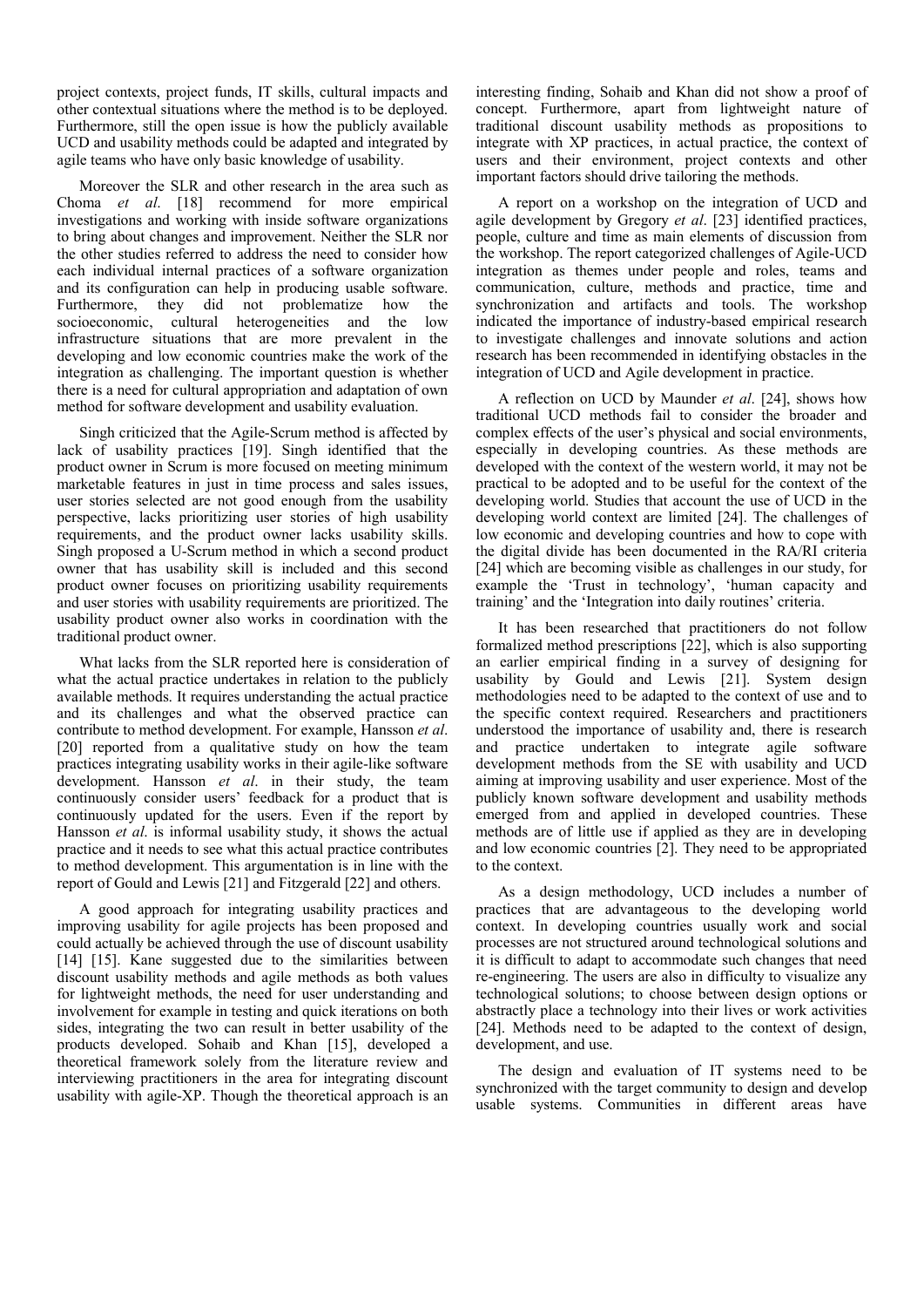established their own value systems (culture) which do not necessarily correlate with the application of technology in other contexts [25]. This accounts for localization of information technology. The diversity in culture and heterogeneities in language and socioeconomic circumstances in Ethiopia need especial focus on ICT and system development.

#### III. RESEARCH METHOD

The research approach employed is a form of action research structured and appropriated to the SE research by Dittrich *et al*. [26] known as Cooperative Method Development (CMD). CMD is an action research cycle consisting of three phases: understanding, deliberating change, implementation, and evaluation of improvements as shown in fig. 1.



#### Fig. 1. The CMD research cycle

Phase 1 - *Understanding practice*: the CMD research cycle begins with qualitative empirical investigations into the problem domain. Understanding of practice took place both during participatory observation on frequent visits to the case organizations (the first author was physically placed in the case organizations three days per week supporting product owners, operational people and software engineers) and during planned participatory workshop and observations of particular issues.

Phase 2 - *Deliberate improvements*: The results of the first phase are used as input for the deliberation of possible improvements. These deliberations of improvements are done in cooperation with customer representatives such as product owners, operational people, users and SE practitioners involved in the development projects.

Phase 3 - *Implement and observe improvements*: During the implementation of the improvements the first author follows these method improvements as a participant observer. The results are evaluated together with the involved practitioners. The results of the evaluation help to summarize concrete results for the organization involved. The results of the evaluation are also used for researchers involved to build the base for the scientists' evaluation of the proposed improvement measures and also a base for the next action research cycle.

The adaptation made for the CMD research cycle in this research is the optional iteration from phase 3 to phase 2. Sometimes further understanding might not be important and the action may take for further deliberation improvements. The adaptation is also meant for keeping with the pace of agile iterations of fast delivery of prototypes for evaluation. From the outset, CMD was chosen because a structured methodological framework would help in identifying the practices and challenges and propose and deliberate improvements followed by evaluating the improvements that take place iteratively.

Four case projects have been considered for the empirical study at two software organizations located in Addis Ababa, labeled org. A and org. B for anonymity. Three of the case projects labeled proj. A, proj. B and proj. C are from org. A and the fourth project is from org. B. Part of the action research and the result of CMD cycles of proj. A and proj. B of org. A and the Scrum process tailored to the internal practice in the case organizations is reported in the articles [5][27]. Here in this paper the focus will be made to proj. C of org. A and the project in org. B that have been used also as a means for evaluation of the integrated approach. The integrated approach that has been developed as a result of the empirical work on proj. A and proj. B is shown in fig. 2.



Fig. 2. Integrated approach of Discount usability and UCD with Scrum

Proj. C is a bus ticketing public project for collecting fares, recording passenger details and issuing tickets. The tariffs are set at the federal level and the federal level transportation office is one of the clients in addition to the association of bus owners. The software development team is composed of both local and globally distributed team i.e. the second-team mainly involved in the development of mobile front-end application is an offshore team involved also in the previous project, proj. B. The project team is therefore the same as that of proj. B plus two new hires of internal team members who are software engineers. The team composition with their assigned roles for project management is shown in Table II. For anonymity practitioners are named P1, P2, P3 …P6. Six practitioners were in the local team, however the project team also consists supporting teams for acceptance testing who are members of the business and marketing departments. The local development team is mainly involved in developing the backend web application of the product, integration of the mobile client and testing both systems. On table II the codes P1, P2, … P6 are all local team members.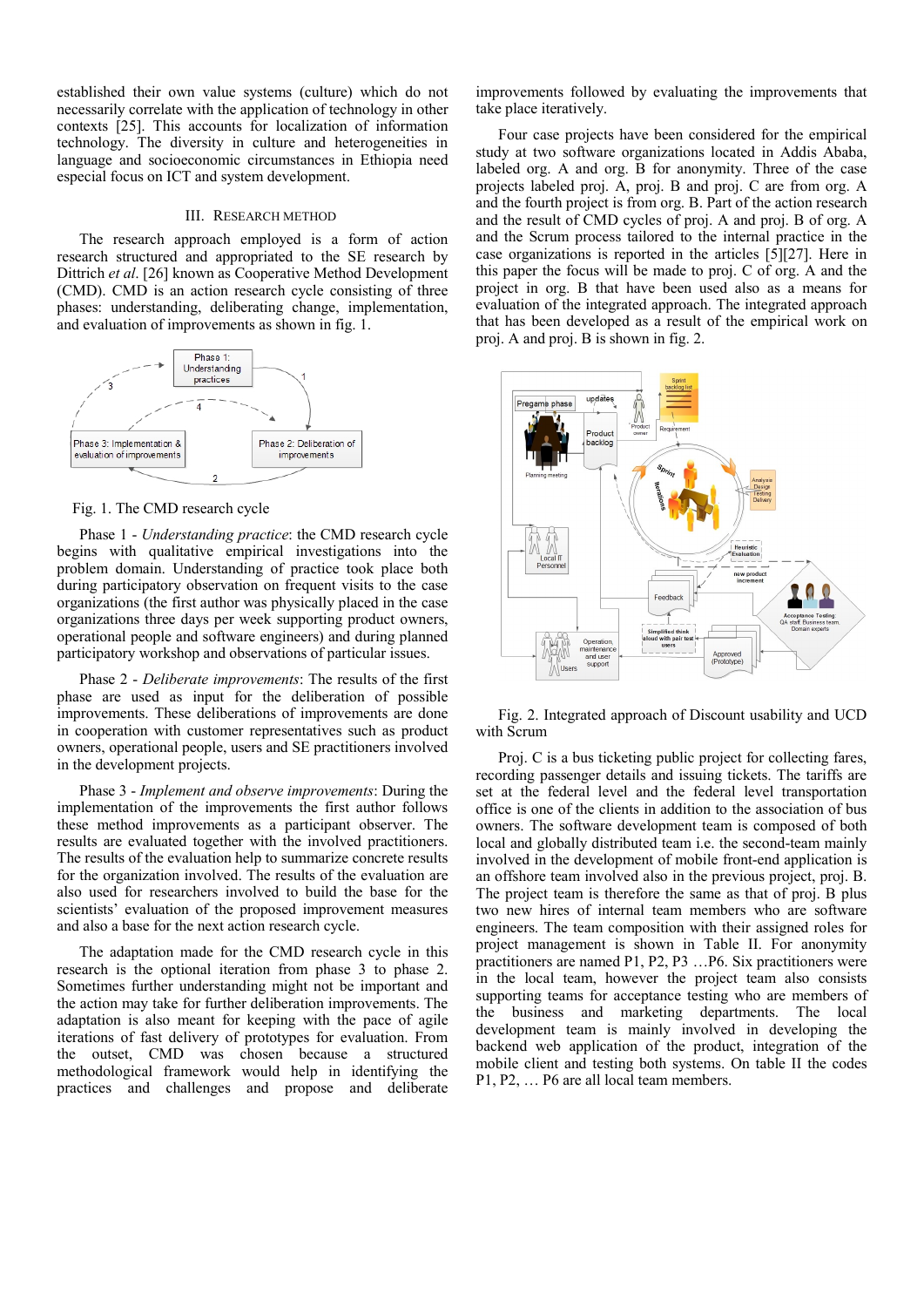TABLE II. TEAM COMPOSITION IN PROJ. C

| <b>Practitioners</b>                             | <b>Roles</b>                             |
|--------------------------------------------------|------------------------------------------|
| P1                                               | Software Architect                       |
| P <sub>2</sub>                                   | Lead Software Engineer                   |
| P <sub>3</sub>                                   | Senior Software Engineer                 |
| P4                                               | Project Manager/Scrum Master             |
| <b>P5</b>                                        | Product Owner                            |
| <b>P6</b>                                        | <b>Quality Assurance</b>                 |
| Offshore Team (two in<br>number)                 | Mobile front-end application development |
| and<br>Customer<br>Care<br><b>Business Teams</b> | Acceptance testing, functional testing   |

The first author as a researcher has been supporting the team, sometimes playing the role of a usability lead by developing prototypes, evaluating the prototypes with the internal customer cares and users, usability testing with culturally adapted test user pairs, coordinating heuristic evaluation of prototypes and collecting feedback, coordinating workshops and meetings and documenting the results and feedback and other tasks focusing on usability including administering system usability scale (SUS) survey [28] for evaluating usability and end-user satisfaction.

Organization B (org. B) is a medium-sized software organization with about 25 employees located in Addis Ababa. It is one of the very few leading local software development companies established before 15 years. The organization develops various application software for a number of clients in both the government and private sectors. The project considered aimed at redesigning an existing program and adding new functionalities. The team for the project is composed of four members, a project manager, two software engineers and a junior programmer who also works for customer representation and user support. The team uses an adapted Scrum-like process, tailoring it to the project management activities to fit the call for tendering (CFT) documentation. Most of the projects in this organization are public projects. Scrum ceremonies and artifacts such as standup meeting have not been observed.

The client of the project in org. B is a large public organization managed at a federal level which has branches in all the regions of Ethiopia. However the current project targets at the 13 branch offices of the organization located in Addis Ababa that use Amharic as their working language. Among these 13 branches of the client office, 3 of them have been contacted for this research.

# IV. RESEARCH PROCESS AND RESULTS

#### *A. CMD Phases 1 and 2 in org. A and B*

CMD Phase 1: The usability challenges that are encountered in proj. C are similar with that of proj. B [27] including the slow mobile network versus the high number of transactions to be processed due to the high number of passengers seeking tickets especially in the mornings of every days, the challenges related to scheduling and modifying buses allocations due to the high number of bus associations and change of buses required due to unpredicted situations. In org. B the challenges observed include the complexity of services in the client organization and understanding the situation by the

practitioners, less experienced users, user resistance and cultural influences to evaluate with users.

CMD phase 2: Deliberation of improvements in proj. C include prototyping, culturally adapted user pair testing with users as an alternative form of simplified think-aloud protocol and adaptation of heuristic evaluation guidelines. Deliberation in org. B include working with local IT personnel to approach the hierarchical culture and uncertainties while evaluating usability with the users and mediating between the software engineers and users for the low skills and resistances. Furthermore user pair testing for adapted simplified thinkaloud protocol and heuristic evaluation have been agreed to be implemented by the practitioners.

### *B. CMD Phase 3 in org. A: Heuristic Evaluation*

Heuristic evaluation guideline for android mobile application has been adapted from [29] and extended with new heuristics that have been evaluated for its appropriateness with two experienced android application developers and their feedback has been used to improve the list. The adapted heuristic evaluation checklists are given to four software engineers to evaluate and fill it using the options (Y, N, N/A). Furthermore an evaluation form is provided to each evaluator to fill in the problems, place of occurrence from the application that the problem arose and the violated heuristic. Here the aim is not to prepare a comprehensive list of the adapted heuristics. Furthermore, the main goal is not only to identify design flaws but to study the developers' motivation and courage towards its application. A sample result of the evaluation is shown in fig. 3

| No             | <b>Function/Screen</b><br>where the<br>problem is found | <b>Detail of problem</b>                                                                                                                                                                                                                                                                                    | <b>Violated heuristic</b>                                                                                                                       | <b>Suggested solution</b>                                                                                                              |
|----------------|---------------------------------------------------------|-------------------------------------------------------------------------------------------------------------------------------------------------------------------------------------------------------------------------------------------------------------------------------------------------------------|-------------------------------------------------------------------------------------------------------------------------------------------------|----------------------------------------------------------------------------------------------------------------------------------------|
| $\mathbf{1}$   | <b>Booking journey</b>                                  | When seat is full for all<br>schedule buses, it says "No<br>schedule available"                                                                                                                                                                                                                             | 9.12 Do messages<br>place users in<br>control of the<br>system?                                                                                 | The message<br>should be "No seat<br>available" (High<br>priority)                                                                     |
| $\overline{2}$ | Passengers<br>Departure and<br><b>Destination form</b>  | Virtual Keyboard covers the<br>form and does not<br>disappear to fill the lower<br>part of the single page<br>form; It seem as if I have<br>completed filling the form<br>on the page when I have to<br>press done, or I feel it as it<br>is quitting the app if I press<br>the back button on the<br>phone | 3.7 Can user hide<br>virtual keyboard<br>when unused?                                                                                           | The virtual<br>keyboard should<br>disappear when<br>the user touch like<br>free area on the<br>form (high priority)                    |
| 3              | Fetching<br>schedules,<br><b>Printing ticket</b>        | User waits longer until the<br>system fetches schedule<br>data from the server and<br>process transactions from<br>the server for ticket<br>printing; Critical problem<br>beyond programmers<br>technical solutions                                                                                         | $1.14 - 1.17$ ,<br>response time                                                                                                                | Management<br>decision required<br>to solve the<br>bandwidth<br>problem with the<br>telecom provider<br>(high priority)                |
| $\overline{4}$ | During<br>transaction<br>processing                     | User wants to change the<br>age of a passenger as she is<br>under 12 and pays half of<br>adult travel fare instead of<br>the full travel fare, there is<br>no easy way of moving to<br>the previous pages without<br>losing the entered data.<br>agent uses back button of<br>the phone                     | 3.3 If the system<br>has multipage<br>data entry<br>screens, can<br>users move<br>backward and<br>forward among all<br>the pages in the<br>set? | <b>Application should</b><br>provide moving to<br>the previous pages<br>without losing the<br>already filled data<br>(medium priority) |
| $\overline{5}$ | After transaction                                       | No easy way of canceling<br>once transaction is<br>processed                                                                                                                                                                                                                                                | 3.13.3.14 Undo<br>cancelation                                                                                                                   | Agent cannot<br>cancel booked and<br>processed<br>transactions based<br>on the business<br>rule                                        |

Fig. 3. Sample heuristic evaluation result for proj. C

# *C. CMD Phase 3 in org. A: Usability Testing Using User Pairs*

Before releasing to the customer site, the internal test team (the business team and customer representatives) and the quality assurance team performed acceptance and security tests. The user pair testing has been done on the first release. Pairwise usability testing is performed on this first release on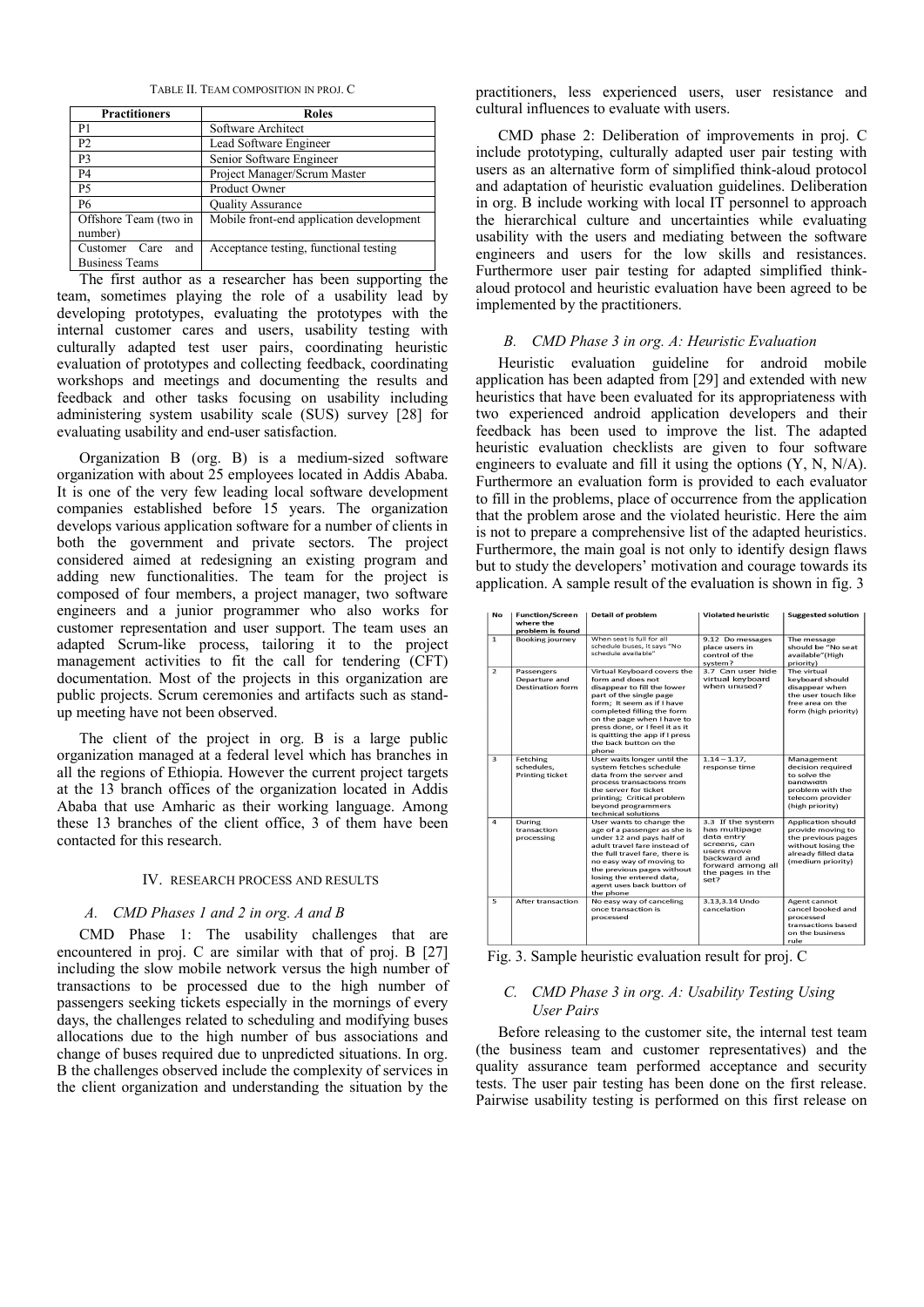the customer site after the users and customers were trained on how to use the system by the PO and developers. The case has been used as the opportunity to pair the terminal users and distribute set of questions (tasks) that have been prepared together with the practitioners. The trainees are of similar age groups and it has been tried to pair similar genders together to make them have more focused discussions. Ten test users have been used, five pairs are each with two members. The terminal users (test pairs) are having qualifications minimum of diploma either in IT, accounting or marketing and employed to operate the application by the service provider (org. A).

A number of issues and important feedback have been collected. The result has been summarized and discussed with the practitioners to take actions on the critical feedback. One of the critical challenges observed from the pair test is the slow communication of the mobile application with the server due to the low network bandwidth. A reflection from one of the pairs is: "… it takes too much time when it fetches bus schedules…, see it also takes longer to print a receipt, what is the problem?" The application should sync with the backend app from the server and fetch scheduled buses to a trip and for making transactions. The problem has been observed in most of the pairs practicing. The performance is dependent on the network bandwidth. Sometimes the printing might take longer due to the Bluetooth connectivity issues of the touch phone and the Bluetooth enabled thermal printer. The other member of the pair related the same problem observed with her previous experience of getting a bus ticket, "There are too many passengers in the mornings, the system is slow, and passengers want to get their tickets quicker to get their seats". These are reflections that address the problem of the slow mobile data connection. From the second pair sample users challenge presented here is related to language localization and the slow ticket printing mechanism. "It could be better if the application is prepared in Amharic, most passengers do not read and understand English". The test subject claims that the receipt/ticket might have been printed in Amharic to be read by most of the passengers even if not by all as there are illiterates and other language users. The other important feedback from this same pair is: "The error message: 'Invalid session. Please relaunch the application and reset the device' is coming frequently as the device cannot quickly connect to our touch phones. Maybe the Bluetooth communication is not working". The problem occurs because the printing device could not connect to the touch phone at a responsible time and there is a session timeout for the printing device which should not be set as the first-hand solution. The third pair: "The system does not provide a report on the tasks, transactions made …there should be a facility to get a deposit, the transaction made and remaining balance per day, per week, per month …" The pairs were faster than others in this that they have predicted what they need in the future. Another challenge observed from the fourth pair: "tariff of children of age between 7 and 12 is half of the adults and do not pay if they are under 7. But when the ticket order is displayed it shows the total amount for adults only". As being one of the business rules and a requirement the issue has been considered initially, however the bug has happened for an issue of integration of latest update which has been addressed later.

These are sample high priority feedback that has been extracted from the test session. These important feedbacks are considered for the next release in a deliberation meeting with the development team. The test result/feedback considered at the lower priority area are documented for future reference by the team.

# *D. CMD Phase 3 in org. B*

In org. B agreement has been reached with the client organization to hire IT professionals to support users and work with the software engineers communicating users challenge. These local IT personnel work in close collaboration with the software engineers to solve the challenges identified including uncertainties and hierarchies that have been observed during the first phases and to provide clear feedback to the developers. For example a local IT personnel in one of the branch office sent a request that "The visual Geez available on the application web page to be downloaded and installed on the PC of the officer to write in Amharic is for 32 bit systems. Those 64 bit systems cannot use it. The web application successfully works on Mozilla, however it is very problematic to work with other browsers". These are issues that are immediately addressed by the developers. A local IT personnel in another branch has been observed for example in capturing system related errors on his touch phone as a screenshot and send it to the developers. What he claimed and raised in our discussion is "… many bugs become visible when the officers are using the system, it could be good if the developers create log system that captures and send the errors encountered during operations internally to the developers". This argument of the local IT personnel is to reduce user frustrations and to make an effective way of fixing errors for developers.

Nielsen's [12] usability heuristics and Shneiderman's [30] general design principles have been studied. These usability heuristics and the heuristic evaluation from [31] has been adapted and used for the usability inspection of the web application in org. B. Based on the experience of web-based applications five new checkpoints have been added to the checklist and evaluated by two software engineers with experience in web page design and development.

The resulting checklist has been given to three computer science graduates who have experience in software development and web page design. They are given the application and have tried the application once and discussed on how to evaluate using the checklist using the yes, no and not applicable (Y, N, NA) choices and furthermore to fill in an evaluation form that asks which heuristic has been violated, detail of the problem and suggested solutions. The aim of the heuristic evaluation is to see its applicability by the software engineers for evaluation of UI who have only basic usability knowledge and how it is used to enhance application's UI.

The evaluators identified a long list of usability challenges, some of the identified issues but considered as most sensitive along with suggested solutions are shown in Table III. The page where the problem is identified is labeled as P1, P2, P3, and P4 on the sample shown in table III for anonymity. The issues identified are prioritized with the developers to take corrective measures and enhance the interface.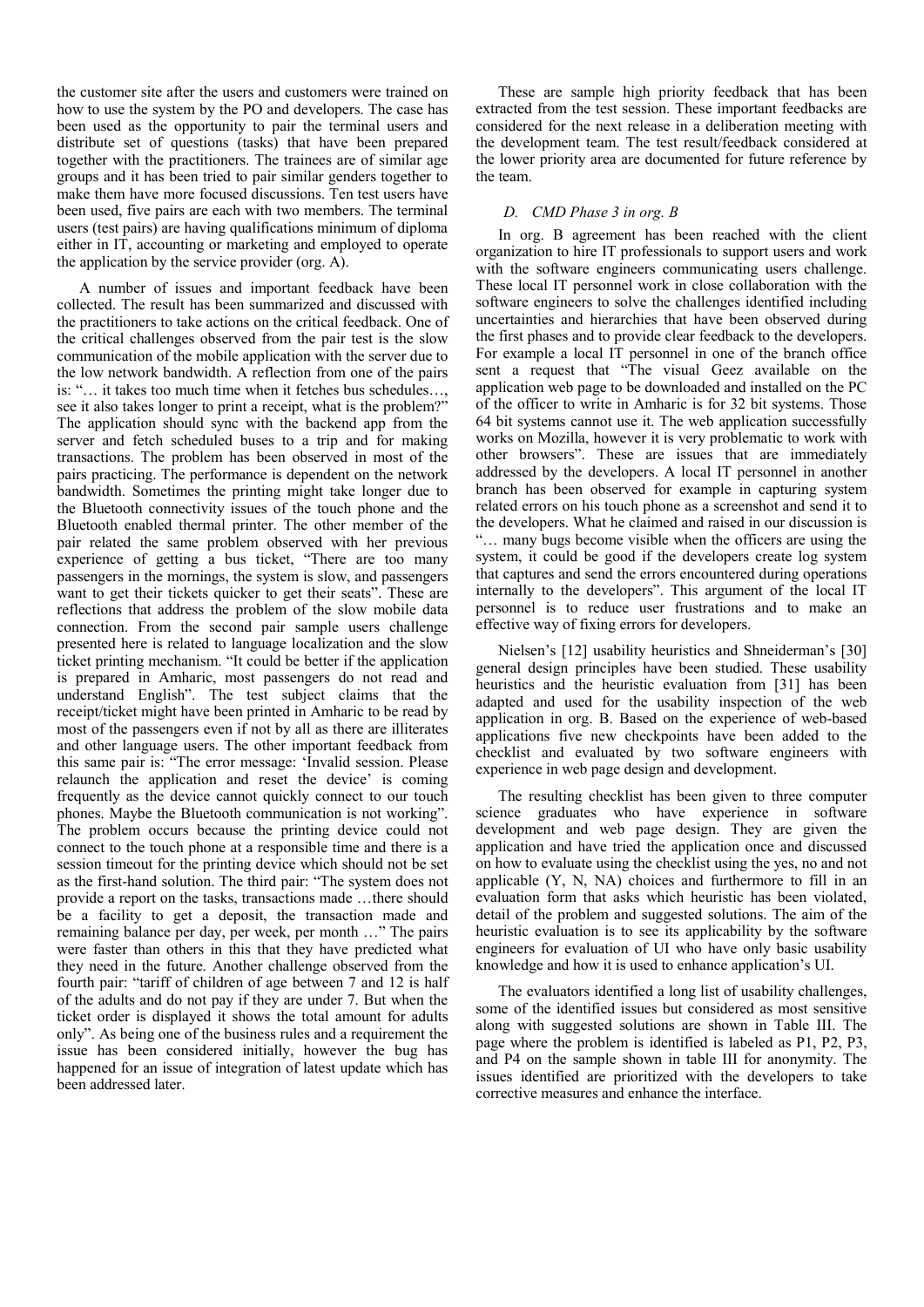TABLE III. SAMPLE HEURISTIC EVALUATION RESULT

| Pа             | Detail of problem                                                                                      | <b>Violated</b>                                                       | Suggested                                                                    |  |
|----------------|--------------------------------------------------------------------------------------------------------|-----------------------------------------------------------------------|------------------------------------------------------------------------------|--|
| ge             |                                                                                                        | heuristic                                                             | solution                                                                     |  |
| P1             | The small font sizes<br>challenged to read<br>and<br>perform task                                      | 6.11.<br>Appropriate<br>font size                                     | Following<br>standards<br>for<br>the fonts                                   |  |
| P <sub>2</sub> | System generated errors<br>not understood by the user                                                  | Error<br>9.<br>be<br>messages<br>expressed<br>in<br>plain<br>language | Control<br>and<br>make<br>error<br>messages<br>understandable<br>by the user |  |
| P <sub>1</sub> | Mandatory fields in the<br>data entry interface are not<br>emphasized                                  | 6.4<br>Are<br>optional data<br>fields<br>entry<br>marked?             | Optional<br>and<br>mandatory<br>fields should be<br>clearly marked           |  |
| P <sub>3</sub> | There are items<br>not<br>relevant in a list that slows<br>down user performance in<br>selecting items | 1.7. Filters<br>should<br>be<br>available<br>8. Minimalist<br>design  | A group should<br>contain<br>only<br>and<br>necessary<br>important items     |  |
| <b>P4</b>      | much typing<br>and<br>too<br>editing takes time<br>(less)<br>efficient)                                | 12 <sup>2</sup><br>Pleasurable,<br>respectful<br>interaction          | The system<br>should simplify<br>user's task                                 |  |

Usability testing with culturally adapted user pairs has been implemented in the real environment after deployment and user training. Three test pairs involved. The users are contacted based on their agreement to participate. While the users are processing their customer case, they are asked in pairs to discuss the issues they face. The first author has been shadowing users to observe with minimum interference to guide. The opportunity of the user paired arrangement between one officer and one authenticator who usually sit near each other has been used. The result is analyzed and then prioritized with the developers in a meeting. Table IV shows sample problems documented during the test. Some of the issues encountered such as the 'network failure' and 'chair discomfort for the user' are identified to the client organization. The test pairs also observed with the challenge to cope up with the typing speed required to serve customers as normally a large number of customers are visiting the office throughout the day.

TABLE IV. SAMPLE USER PAIR TESTING RESULT

| S.<br>No                 | <b>Problem</b>                                                                                                         | priority         |
|--------------------------|------------------------------------------------------------------------------------------------------------------------|------------------|
| 1                        | Text entry box is not active to accept data                                                                            | High             |
| $\mathcal{D}_{\alpha}$   | Date of Injunction is not correctly mapped from<br>Gregorian calendar to Ethiopian calendar as the<br>UI is in Amharic | High             |
| $\mathcal{E}$            | The data entered on the form disappeared when<br>a user accidentally pressed the 'Enter key'                           | intermedia<br>te |
| $\overline{4}$           | user observed screen flicker as a result of<br>selection of an item from Drop down button                              | Intermedia<br>te |
| $\overline{\phantom{1}}$ | The attorney reversal does not permit to include<br>second or more agents to be reversed.                              | High             |
| 6                        | Drop down field not flexible to accept new<br>input                                                                    | High             |

#### *E. Evaluation*

The evaluation of the approach has been done first with users using the system usability scale (SUS) survey, next with the practitioners in both organizations as interview-based evaluation and finally evaluated with experts in external software organizations.

The SUS survey result has been analyzed using a spreadsheet as indicated in table 7.8. SUS enables to get a measure of the perceived usability of a system (learnability and ease of use) with a small sample (say, 8-12 users) [28][32]. For proj. C 12 users selected based on convenience, the average score is 85.6 which is an 'A' score, with minimum score 72.5 and maximum score 97.5. [28] [32] details how to evaluate with SUS.

Evaluation with practitioners in org. A has been performed as interview-based evaluation with the project manager and a software engineer. It shows both positive feedback and limitations. As audio recording was not possible, the interview notes have been analysed using thematic coding [33]. The positive feedback includes: better involvement of users, less user support requests, satisfied customers and users, reduced rework, workshops enabled deliberating collective solutions and early identification of design flaws. The limitations include the need of strong management support and need of extra manpower and effort by developers.

Two experts evaluated the approach. One of the experts is a project manager having experience in Scrum and Kanban and the other expert is a software engineer having experience in Scrum. The experts have 8 and 7 years of experience in software development. A diagram showing the integrated approach, the implemented practices and the interview guiding questions have been first given to the evaluators some days before the interview. The expert evaluation has shown that the experts have not practiced discount usability. However they have worked with domain people as customer representatives. Their evaluation shows similar positive opinion as for the evaluation with the involved practitioners. Their critics lie in the local IT personnel to have the domain knowledge to better support developers and the need of management support to do the adapted usability methods. Their evaluation shows the adaptations are well investigated and could be also applied in their organizations and organizations with similar context.

#### V. DISCUSSION AND CONCLUSION

Close collaboration between the researchers and the industry practitioners and customer and user representatives created opportunities to understand the practice and challenges and deliberate improvements together with the involved practitioners. Adaptation of discount usability evaluation methods to the context has been effectively carried out and is based on the deliberation workshop with the practitioners to use checklists. Heuristic evaluation has been carried out by practitioners with basic usability knowledge and helped developers to get early feedback in addition to the acceptance testing by the support departments. In relation with [15] of integrating discount usability with XP, the difference here is that methods have been tailored to the context and its effectiveness have been evaluated. The local IT personnel bridged between end users and software developers. Fast delivery of working prototypes supported getting early feedback from users.